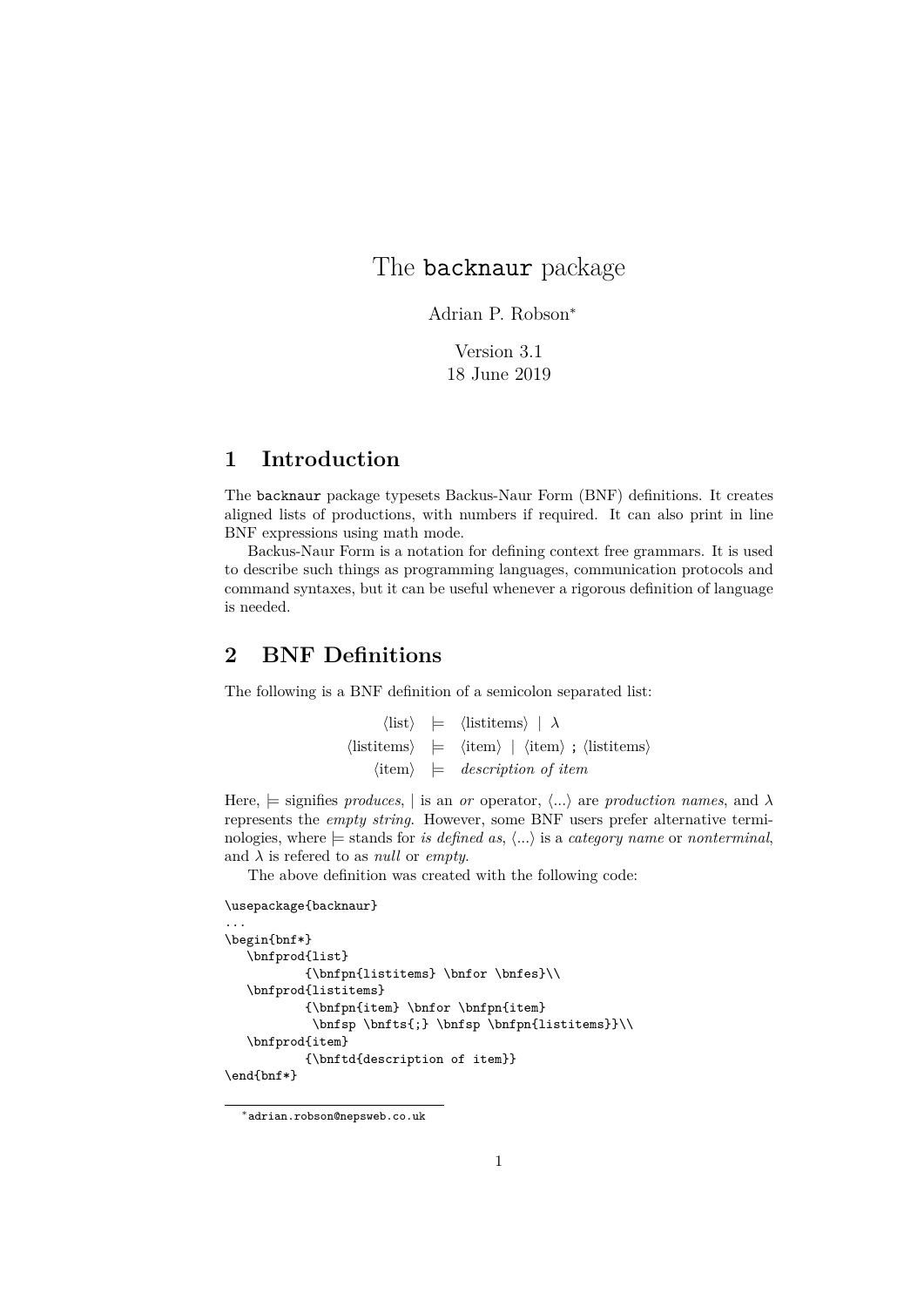Each BNF production is defined by a \bnfprod command, which has two arguments giving its left and right sides. The right hand side of each production is specified with the commands described in §3.4 below. Terminal  $(\mathbf{bnfts};)$  and nonterminal (\bnfpn{item}), elements are separated by spaces (\bnfsp) and OR symbols (\bnfor). The \bnfes command gives the symbol for the empty string.

### **3 Package Commands**

### **3.1 Loading and options**

The package is loaded with

\usepackage{backnaur} or \usepackage[<options>]{backnaur}

Possible options are

| perp    | The empty string symbol is $\perp$    |
|---------|---------------------------------------|
| epsilon | The empty string symbol is $\epsilon$ |
| tsrm    | Terminal string typeface is roman     |
| altpo   | Production operator is $::=$          |

The defaults are: the empty string symbol is  $\lambda$ , the production operator is  $\models$ , and the terminal string typeface is typewriter.

#### **3.2 Environments**

bnf BNF productions are defined in a bnf or bnf\* environment, which respectively bnf\* give numbered or unnumbered lists of productions.

| \begin{bnf}                   | $\begin{bmatrix} \text{bnf*} \end{bmatrix}$ |
|-------------------------------|---------------------------------------------|
| $\langle$ list of productions | $\langle$ list of productions               |
| \end{bnf}                     | $\end{bmatrix}$                             |

### **3.3 Productions**

\bnfprod A production is defined by \bnfprod or \bnfprod\*, which respectively give a \bnfprod\* numbered or unnumbered line in the bnf environment. They have identical unnumbered behaviour in the bnf\* enviromment. They take two arguments:

> \bnfprod{<production name>}{<production definition>} \bnfprod\*{<production name>}{<production definition>}

\bnfmore A production can be continued on addition lines by \bnfmore or \bnfmore\*, \bnfmore\* which respectively give a numbered or unnumbered line in the bnf environment. They are treated the same in the  $bnf*$  environment. They take one arguments:

> \bnfmore{<production definition>} \bnfmore\*{<production definition>}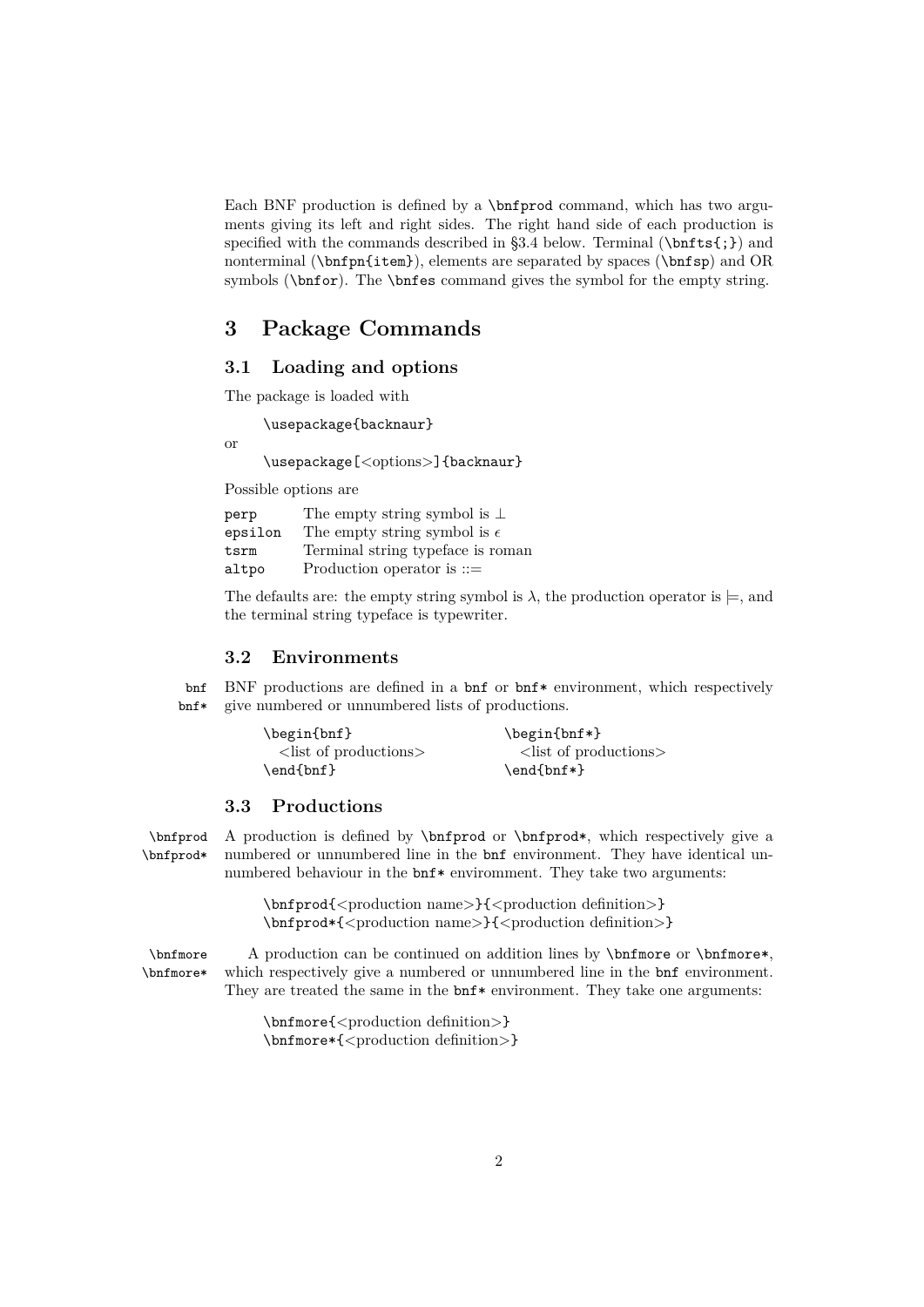#### **3.4 Production definitions**

The following commands are used to compose the right hand side of a production. They are deployed in the second argument of the **\bnfprod** command.

\bnfpn The \bnfpn command generates a production name. It takes a single argument

that is the name. It is used as follows:

 $\in$   $\{\text{list item}\}$   $\{\text{list item}\}$ 

There are three types of terminal item: a literal string, a descriptive phrase and \bnftm an empty string. A literal terminal string is specified by the \bnftm command, which takes a single argument. By default literal terminal strings are printed in \bnftd typewriter font, but this can be changed as a package option (see §3.1). The

\bnftd command generates a descriptive phrase, as an alternative to a literal \bnfes string. The \bnfes command generates a token that represents the empty string. s is normally  $\lambda$ , but it can be changed to  $\epsilon$  or  $\perp$  as a package option (see §3.1).

|  |  | ጦኡ | 'nı |
|--|--|----|-----|
|  |  |    |     |

| \bnfts{terminal}    | terminal    |
|---------------------|-------------|
| \bnftd{description} | description |
| \bnfes              |             |

\bnfsk Some literal terminal strings can be abbreviated with the 'skip' token, which is generated by the \bnfsk command. This substitutes for a sequence of terminal characters. It is used like this:

$$
\{A\} \in \mathcal{Z}\n \quad \text{A} \in \mathcal{Z}
$$

\bnfor All items should be separated by an OR or a space. The \bnfor command \bnfsp generates the OR symbol, and the \bnfsp command introduces a space. A space can be considered equivalent to an AND operator.

| \bnfpn{abc} \bnfor \bnfts{xzy} |  | $\langle abc \rangle$   xzy |
|--------------------------------|--|-----------------------------|
| \bnfpn{abc} \bnfsp \bnfts{xzy} |  | $\langle abc \rangle xzy$   |

### **3.5 Inline expressions**

The \bnfprod and \bnfmore macros cannot be used inline, so the \bnfpn and \bnfpo macros are provided to support typeseting productions inline us- \bnfpn ing maths mode. The production's name can be typeset with \bnfpn{name} \bnfpo and the production operator with \bnfpo. By default the production operator is  $\models$ , but it can be changed to ::= with a package option (see §3.1). The right side of the production can be defined with the usual macros (see §3.4). So  $\theta \in \theta$  \bnfpo \bnftd{description}\$ gives  $\langle$  hame} = *description*.

#### **3.6 Command summary**

The commands that can be used to define a BNF production in a  $\text{bnf}$  or  $\text{bnf}$ \* environment are as follows: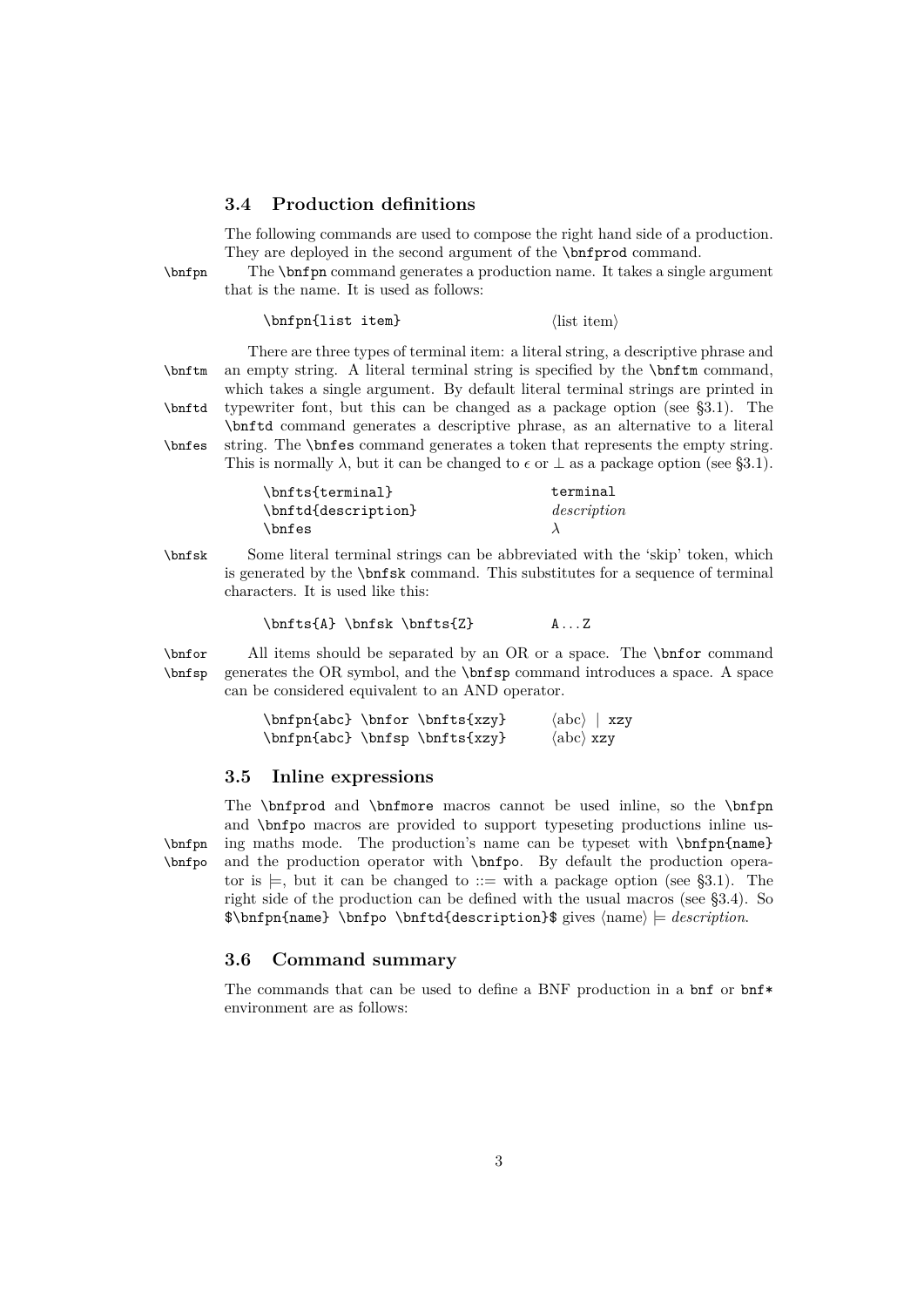| Command                                                               | Operator                                                                                               | Outcome                                         |
|-----------------------------------------------------------------------|--------------------------------------------------------------------------------------------------------|-------------------------------------------------|
| \bnprod<br>\bnmore                                                    | production line<br>extra line                                                                          | $\langle$ name $\rangle \models def$<br>$= def$ |
| \bnfor<br>\bnfsk<br>\bnfsp<br>\bnfes<br>$\verb \bnfts{} $<br>\bnftd{} | OR operator<br>skip<br>$space/AND$ operator<br>empty string<br>terminal string<br>terminal description | terminal<br>description                         |
| $\verb \bnfpn $<br>\bnfpo                                             | production name<br>production operator                                                                 | $\langle$ name $\rangle$                        |

# **4 Example**

A more significant example is the following definition of a  $\langle$  sentence $\rangle$ , where  $\langle$  cchar $\rangle$ are countable characters, and  $\langle$ ichar $\rangle$  are characters that should be ignored:

```
\begin{bnf*}
    \bnfprod{sentence}
        \verb|bnfpn{start}| \bnfsp \phi{rest} \bnfsp \bnfsf{.}}\\bnfprod{start}
        {\bnfpn{space} \bnfor \bnfes}\\
    \bnfprod{rest}
        {\bnfpn{word} \bnfsp \bnfpn{space} \bnfsp \bnfpn{rest}
         \bnfor \bnfpn{word} \bnfor \bnfes}\\
    \bnfprod{word}
        {\hbox{\rm binfp}\in\mathbb{C}}\bnfprod{space}
        {\hbox{\rm{schar}} \bf {\hspace{0.5mm} \bf{space}} \bf \for \bf {\hspace{0.5mm} \bf{hs}}\bf }\bnfprod{wchar}
        {\hbox{\rm{cchar}} \b{nfor \bf{infchar}} \}\bnfprod{cchar}
        {\bf{A} \b nfsk \b nfs{Z} \b nfs{A} \b nfsk\hbarts{z} \bnfor \bnfts{0} \bnfsk \bnfts{9} \bnfor
         \bnfts{\textquotesingle}}\\
    \bnfprod{ichar}
        {\hbox{\rm\{~}}\}\bnfprod{schar}
        {\bf{\'hspace} \thinspace \hspace{0.07cm} \hspace{0.07cm} \hspace{0.07cm} \hspace{0.07cm} \hspace{0.07cm} \hspace{0.07cm} \hspace{0.07cm} \hspace{0.07cm} \hspace{0.07cm} \hspace{0.07cm} \hspace{0.07cm} \hspace{0.07cm} \hspace{0.07cm} \hspace{0.07cm} \hspace{0.07cm} \hspace{0.07cm} \hspace{0.07cm} \hspace{0.07cm} \hspace{0.07cm} \hspace{0.07cm} \hspace{0.07cm}\bnfor \bnfts{(} \bnfor \bnfts{)} \bnfor \bnfts{\{}
         \bnfor \bnfts{\}} \bnfor }\\
    \label{thmore} $$\bnfmore{\bnts{: } \bnfor \bnfts{; } \bnfor \bnfts{?} \bnfor\verb|\bnfts{,}|\end{bnf*}
```
This creates the following BNF definition:

$$
\langle \text{sentence} \rangle \models \langle \text{start} \rangle \langle \text{rest} \rangle . \tag{1}
$$

$$
\langle \text{start} \rangle \models \langle \text{space} \rangle \mid \lambda \tag{2}
$$

$$
\langle \text{rest} \rangle \quad \models \quad \langle \text{word} \rangle \langle \text{space} \rangle \langle \text{rest} \rangle \quad | \langle \text{word} \rangle \quad | \quad \lambda \tag{3}
$$